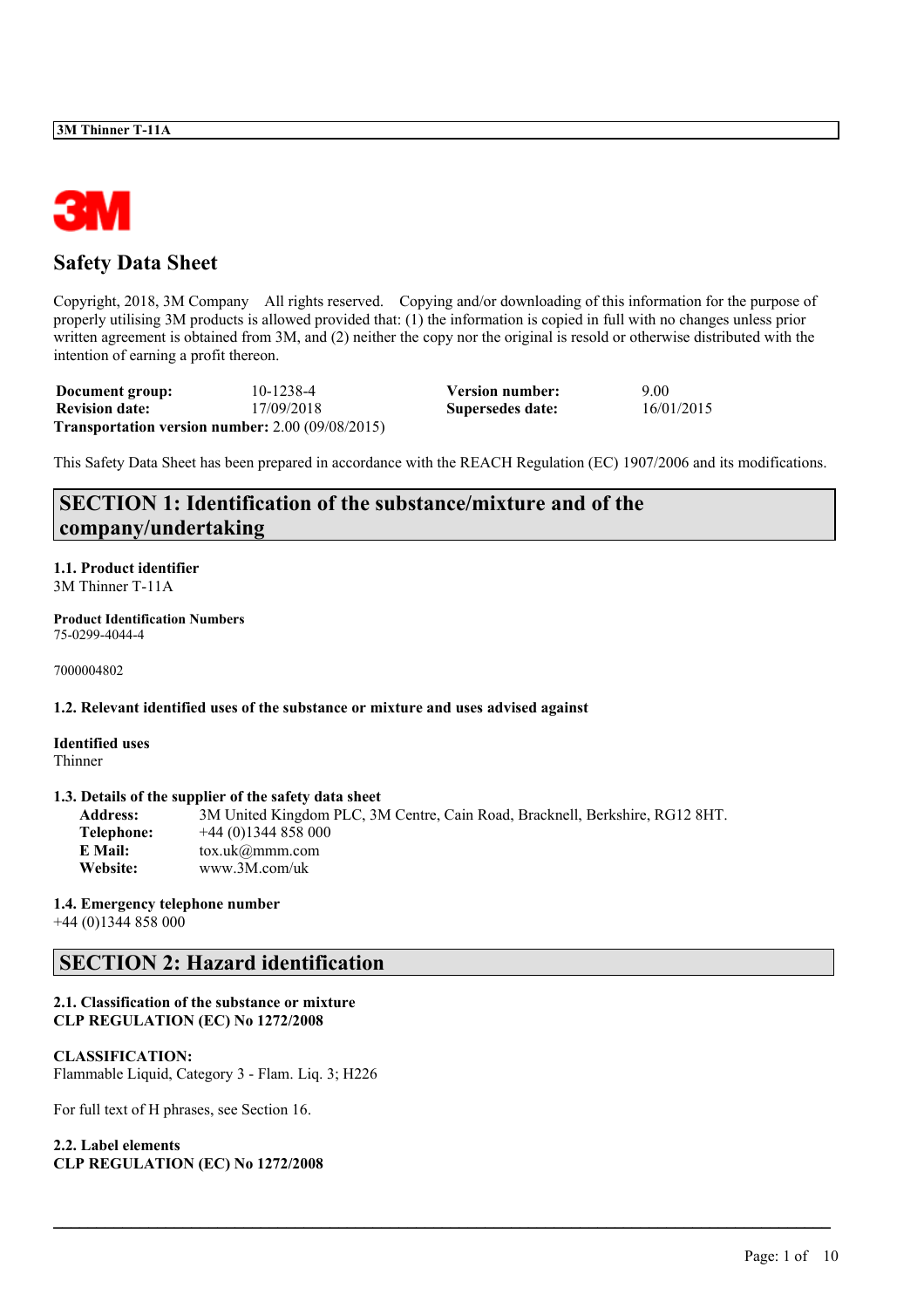**SIGNAL WORD** WARNING.

**Symbols:** GHS02 (Flame) |

**Pictograms**



**HAZARD STATEMENTS:**

H<sub>226</sub> Flammable liquid and vapour.

# **PRECAUTIONARY STATEMENTS**

**Prevention:** P210A Keep away from heat, hot surfaces, sparks, open flames and other ignition sources. No smoking. **Response:** P370 + P378G In case of fire: Use a fire fighting agent suitable for flammable liquids such as dry chemical or carbon dioxide to extinguish. **2.3. Other hazards**

None known.

# **SECTION 3: Composition/information on ingredients**

| Ingredient               | CAS Nbr         | EC No.    | <b>REACH</b>            | l% by Wt | <b>Classification</b> |
|--------------------------|-----------------|-----------|-------------------------|----------|-----------------------|
|                          |                 |           | <b>Registration No.</b> |          |                       |
| Ethyl 3-ethoxypropionate | $1763 - 69 - 9$ | 212-112-9 | $ 01-2119463267-34$     | 100      | Flam. Liq. 3.         |
|                          |                 |           |                         |          | H <sub>226</sub>      |

Please see section 16 for the full text of any H statements referred to in this section

For information on ingredient occupational exposure limits or PBT or vPvB status, see sections 8 and 12 of this SDS

# **SECTION 4: First aid measures**

### **4.1. Description of first aid measures**

#### **Inhalation**

Remove person to fresh air. If you feel unwell, get medical attention.

### **Skin contact**

Immediately wash with soap and water. Remove contaminated clothing and wash before reuse. If signs/symptoms develop, get medical attention.

### **Eye contact**

Flush with large amounts of water. Remove contact lenses if easy to do. Continue rinsing. If signs/symptoms persist, get medical attention.

 $\mathcal{L}_\mathcal{L} = \mathcal{L}_\mathcal{L} = \mathcal{L}_\mathcal{L} = \mathcal{L}_\mathcal{L} = \mathcal{L}_\mathcal{L} = \mathcal{L}_\mathcal{L} = \mathcal{L}_\mathcal{L} = \mathcal{L}_\mathcal{L} = \mathcal{L}_\mathcal{L} = \mathcal{L}_\mathcal{L} = \mathcal{L}_\mathcal{L} = \mathcal{L}_\mathcal{L} = \mathcal{L}_\mathcal{L} = \mathcal{L}_\mathcal{L} = \mathcal{L}_\mathcal{L} = \mathcal{L}_\mathcal{L} = \mathcal{L}_\mathcal{L}$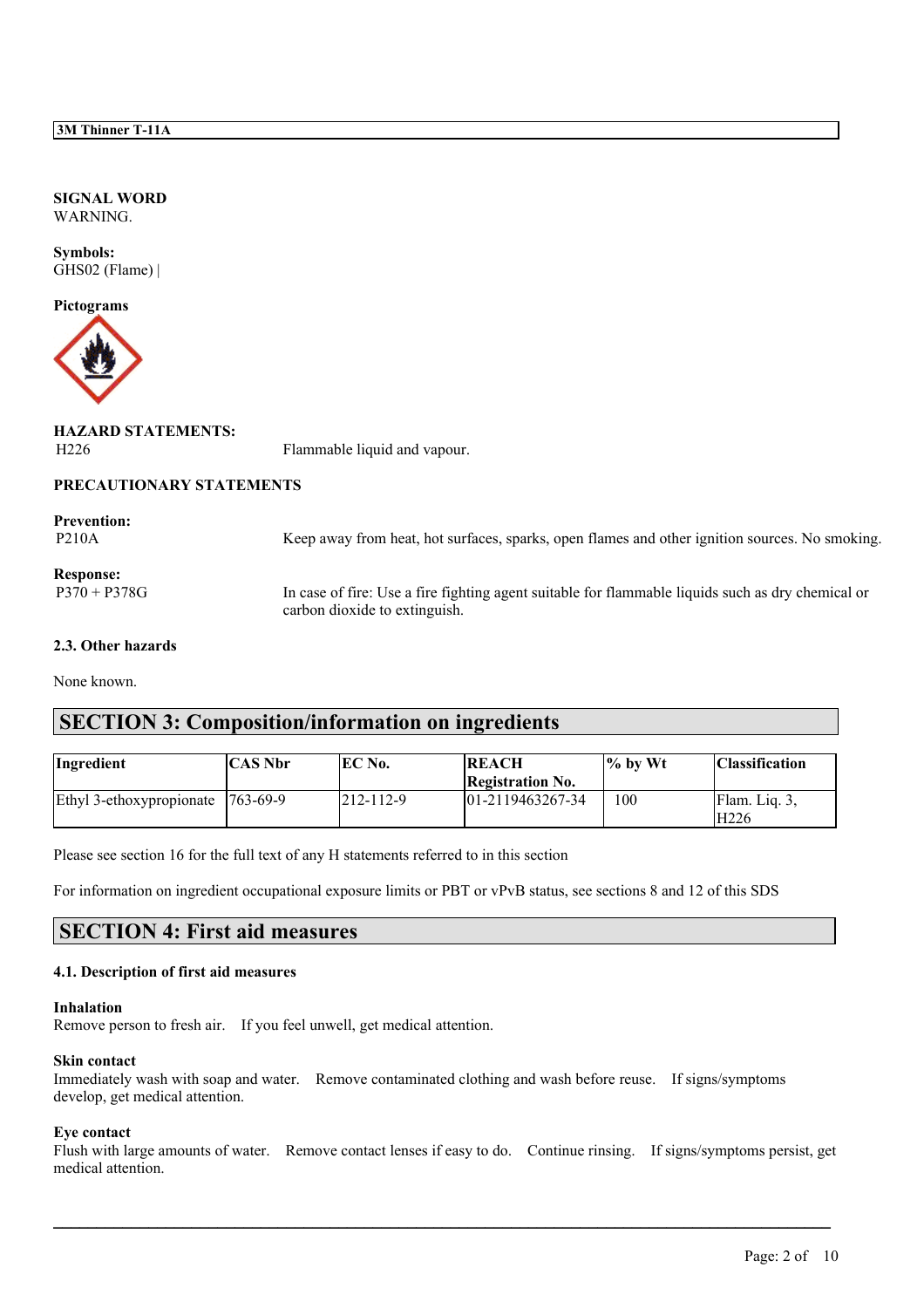### **If swallowed**

Rinse mouth. If you feel unwell, get medical attention.

### **4.2. Most important symptoms and effects, both acute and delayed**

See Section 11.1 Information on toxicological effects

### **4.3. Indication of any immediate medical attention and special treatment required** Not applicable

# **SECTION 5: Fire-fighting measures**

### **5.1. Extinguishing media**

In case of fire: Use a fire fighting agent suitable for flammable liquids such as dry chemical or carbon dioxide to extinguish.

# **5.2. Special hazards arising from the substance or mixture**

Closed containers exposed to heat from fire may build pressure and explode.

### **Hazardous Decomposition or By-Products**

**Substance Condition** Carbon monoxide. During combustion.<br>
Carbon dioxide. During combustion.<br>
During combustion.

During combustion.

### **5.3. Advice for fire-fighters**

Water may not effectively extinguish fire; however, it should be used to keep fire-exposed containers and surfaces cool and prevent explosive rupture. Wear full protective clothing, including helmet, self-contained, positive pressure or pressure demand breathing apparatus, bunker coat and pants, bands around arms, waist and legs, face mask, and protective covering for exposed areas of the head.

# **SECTION 6: Accidental release measures**

# **6.1. Personal precautions, protective equipment and emergency procedures**

Evacuate area. Keep away from heat/sparks/open flames/hot surfaces. - No smoking. Use only non-sparking tools. Ventilate the area with fresh air. For large spill, or spills in confined spaces, provide mechanical ventilation to disperse or exhaust vapours, in accordance with good industrial hygiene practice. Warning! A motor could be an ignition source and could cause flammable gases or vapours in the spill area to burn or explode. Refer to other sections of this SDS for information regarding physical and health hazards, respiratory protection, ventilation, and personal protective equipment.

# **6.2. Environmental precautions**

Avoid release to the environment. For larger spills, cover drains and build dykes to prevent entry into sewer systems or bodies of water.

# **6.3. Methods and material for containment and cleaning up**

Contain spill. Cover spill area with a fire-extinguishing foam. An appropriate aqueous film forming foam (AFFF) is recommended. Working from around the edges of the spill inward, cover with bentonite, vermiculite, or commercially available inorganic absorbent material. Mix in sufficient absorbent until it appears dry. Remember, adding an absorbent material does not remove a physical, health, or environmental hazard. Collect as much of the spilled material as possible using non-sparking tools. Place in a metal container approved for transportation by appropriate authorities. Clean up residue with an appropriate solvent selected by a qualified and authorised person. Ventilate the area with fresh air. Read and follow safety precautions on the solvent label and Safety Data Sheet. Seal the container. Dispose of collected material as soon as possible.

 $\mathcal{L}_\mathcal{L} = \mathcal{L}_\mathcal{L} = \mathcal{L}_\mathcal{L} = \mathcal{L}_\mathcal{L} = \mathcal{L}_\mathcal{L} = \mathcal{L}_\mathcal{L} = \mathcal{L}_\mathcal{L} = \mathcal{L}_\mathcal{L} = \mathcal{L}_\mathcal{L} = \mathcal{L}_\mathcal{L} = \mathcal{L}_\mathcal{L} = \mathcal{L}_\mathcal{L} = \mathcal{L}_\mathcal{L} = \mathcal{L}_\mathcal{L} = \mathcal{L}_\mathcal{L} = \mathcal{L}_\mathcal{L} = \mathcal{L}_\mathcal{L}$ 

### **6.4. Reference to other sections**

Refer to Section 8 and Section 13 for more information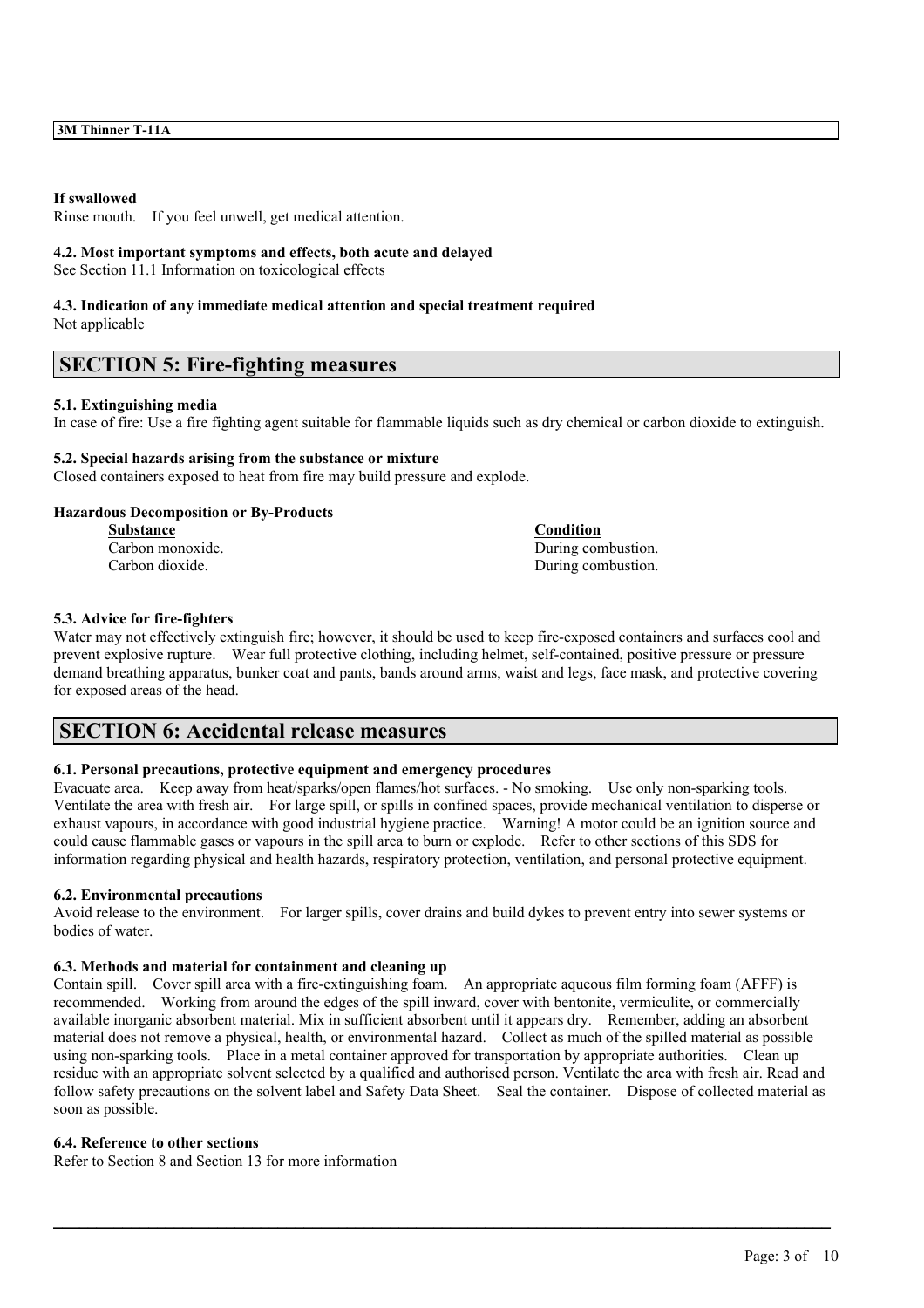# **SECTION 7: Handling and storage**

### **7.1. Precautions for safe handling**

For industrial or professional use only. Keep away from heat/sparks/open flames/hot surfaces. - No smoking. Use only non-sparking tools. Take precautionary measures against static discharge. Avoid breathing dust/fume/gas/mist/vapours/spray. Do not eat, drink or smoke when using this product. Wash thoroughly after handling. Avoid release to the environment. Avoid contact with oxidising agents (eg. chlorine, chromic acid etc.) Wear low static or properly grounded shoes. To minimize the risk of ignition, determine applicable electrical classifications for the process using this product and select specific local exhaust ventilation equipment to avoid flammable vapour accumulation. Ground/bond container and receiving equipment if there is potential for static electricity accumulation during transfer.

### **7.2. Conditions for safe storage including any incompatibilities**

Store in a well-ventilated place. Keep cool. Keep container tightly closed. Protect from sunlight. Store away from heat. Store away from acids. Store away from oxidising agents.

### **7.3. Specific end use(s)**

See information in Section 7.1 and 7.2 for handling and storage recommendations. See Section 8 for exposure controls and personal protection recommendations.

# **SECTION 8: Exposure controls/personal protection**

### **8.1 Control parameters**

### **Occupational exposure limits**

No occupational exposure limit values exist for any of the components listed in Section 3 of this Safety Data Sheet.

### **Biological limit values**

No biological limit values exist for any of the components listed in Section 3 of this safety data sheet.

### **8.2. Exposure controls**

### **8.2.1. Engineering controls**

Use explosion-proof ventilation equipment.

# **8.2.2. Personal protective equipment (PPE)**

# **Eye/face protection**

None required.

### **Skin/hand protection**

Select and use gloves and/or protective clothing approved to relevant local standards to prevent skin contact based on the results of an exposure assessment. Selection should be based on use factors such as exposure levels, concentration of the substance or mixture, frequency and duration, physical challenges such as temperature extremes, and other use conditions. Consult with your glove and/or protective clothing manufacturer for selection of appropriate compatible gloves/protective clothing.

 $\mathcal{L}_\mathcal{L} = \mathcal{L}_\mathcal{L} = \mathcal{L}_\mathcal{L} = \mathcal{L}_\mathcal{L} = \mathcal{L}_\mathcal{L} = \mathcal{L}_\mathcal{L} = \mathcal{L}_\mathcal{L} = \mathcal{L}_\mathcal{L} = \mathcal{L}_\mathcal{L} = \mathcal{L}_\mathcal{L} = \mathcal{L}_\mathcal{L} = \mathcal{L}_\mathcal{L} = \mathcal{L}_\mathcal{L} = \mathcal{L}_\mathcal{L} = \mathcal{L}_\mathcal{L} = \mathcal{L}_\mathcal{L} = \mathcal{L}_\mathcal{L}$ 

Gloves made from the following material(s) are recommended:

Butyl rubber. No data available No data available No data available

**Material Thickness (mm) Breakthrough Time**

*Applicable Norms/Standards* Use gloves tested to EN 374

**Respiratory protection**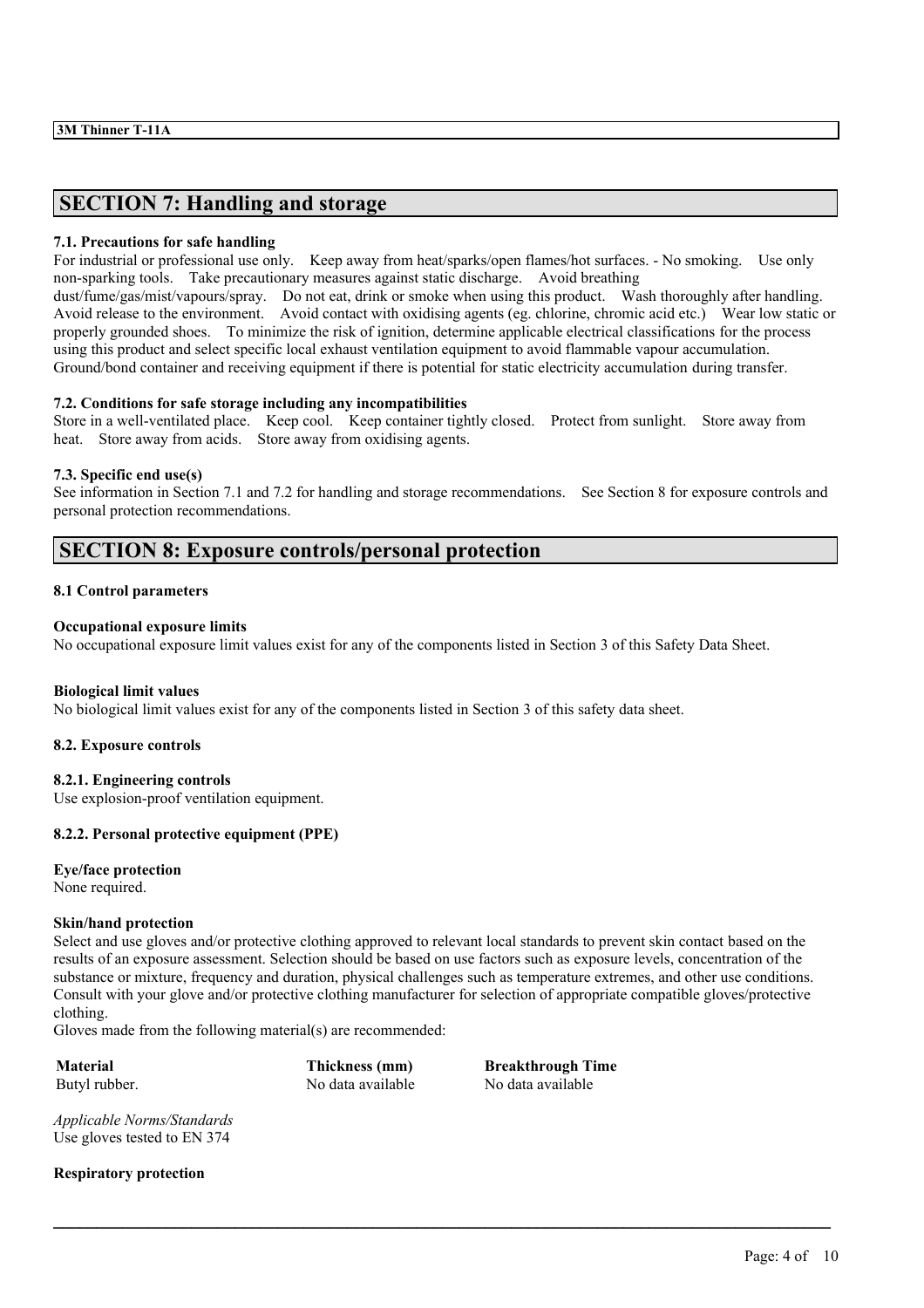# **3M Thinner T-11A**

An exposure assessment may be needed to decide if a respirator is required. If a respirator is needed, use respirators as part of a full respiratory protection program. Based on the results of the exposure assessment, select from the following respirator type(s) to reduce inhalation exposure:

Half facepiece or full facepiece air-purifying respirator suitable for organic vapours

For questions about suitability for a specific application, consult with your respirator manufacturer.

#### *Applicable Norms/Standards*

Use a respirator conforming to EN 140 or EN 136: filter type A

# **SECTION 9: Physical and chemical properties**

**9.1. Information on basic physical and chemical properties**

| <b>Physical state</b><br>Liquid.       |                                                     |  |  |
|----------------------------------------|-----------------------------------------------------|--|--|
| Appearance/Odour                       | Colourless liquid with a pungent ester odour        |  |  |
| <b>Odour threshold</b>                 | No data available                                   |  |  |
| рH                                     | Not applicable.                                     |  |  |
| <b>Boiling point/boiling range</b>     | 165 °C                                              |  |  |
| <b>Melting point</b>                   | Not applicable.                                     |  |  |
| <b>Flammability (solid, gas)</b>       | Not applicable.                                     |  |  |
| <b>Explosive properties</b>            | Not classified                                      |  |  |
| <b>Oxidising properties</b>            | Not classified                                      |  |  |
| <b>Flash point</b>                     | 57.8 °C [ <i>Test Method</i> :Tagliabue closed cup] |  |  |
| <b>Autoignition temperature</b>        | $377.2 \text{ °C}$                                  |  |  |
| <b>Flammable Limits(LEL)</b>           | 1.05 % volume $[@, 87.8 °C]$                        |  |  |
| <b>Flammable Limits(UEL)</b>           | No data available.                                  |  |  |
| Vapour pressure                        | 200 Pa [@ 25 °C ]                                   |  |  |
| <b>Relative density</b>                | $0.95$ [Ref Std: WATER=1]                           |  |  |
| <b>Water solubility</b>                | 2.9 % [Details: CONDITIONS: @ 68F]                  |  |  |
| Solubility- non-water                  | No data available.                                  |  |  |
| Partition coefficient: n-octanol/water | No data available.                                  |  |  |
| <b>Evaporation rate</b>                | $0.12$ [Ref Std:BUOAC=1]                            |  |  |
| <b>Vapour density</b>                  | 5 $[RefStd:AIR=1]$                                  |  |  |
| <b>Decomposition temperature</b>       | No data available.                                  |  |  |
| <b>Viscosity</b>                       | $10 - 50$ mPa-s                                     |  |  |
| <b>Density</b>                         | $0.95$ g/ml                                         |  |  |
| 9.2. Other information                 |                                                     |  |  |
| <b>EU Volatile Organic Compounds</b>   | No data available.                                  |  |  |
| Molecular weight                       | No data available.                                  |  |  |
| <b>Percent volatile</b>                | 100 % weight                                        |  |  |

# **SECTION 10: Stability and reactivity**

### **10.1 Reactivity**

This material may be reactive with certain agents under certain conditions - see the remaining headings in this section

 $\mathcal{L}_\mathcal{L} = \mathcal{L}_\mathcal{L} = \mathcal{L}_\mathcal{L} = \mathcal{L}_\mathcal{L} = \mathcal{L}_\mathcal{L} = \mathcal{L}_\mathcal{L} = \mathcal{L}_\mathcal{L} = \mathcal{L}_\mathcal{L} = \mathcal{L}_\mathcal{L} = \mathcal{L}_\mathcal{L} = \mathcal{L}_\mathcal{L} = \mathcal{L}_\mathcal{L} = \mathcal{L}_\mathcal{L} = \mathcal{L}_\mathcal{L} = \mathcal{L}_\mathcal{L} = \mathcal{L}_\mathcal{L} = \mathcal{L}_\mathcal{L}$ 

### **10.2 Chemical stability**

Stable. However, can form peroxides if material becomes uninhibited.

### **10.3 Possibility of hazardous reactions**

Hazardous polymerisation will not occur.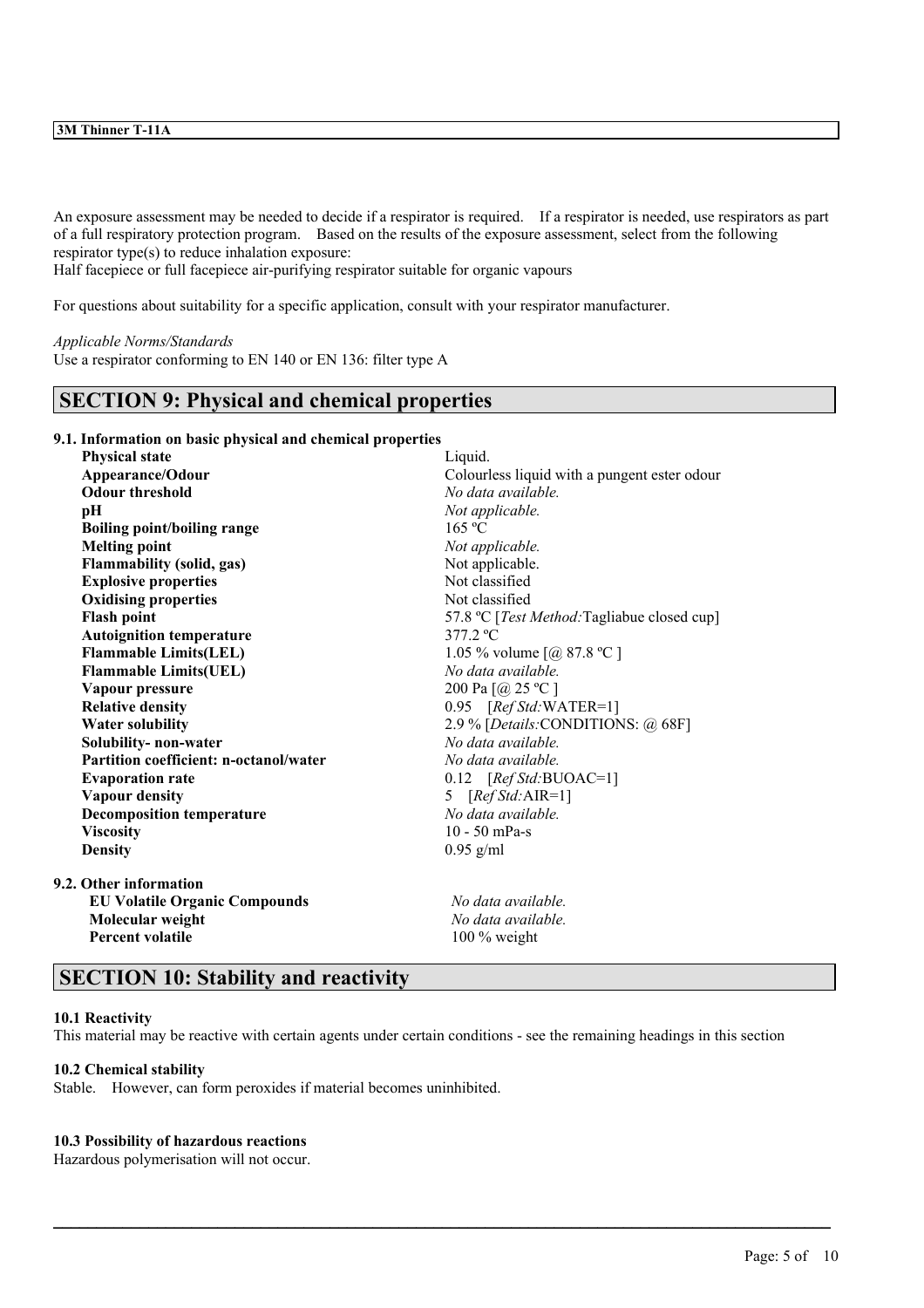# **10.4 Conditions to avoid**

Sparks and/or flames.

### **10.5 Incompatible materials** Strong oxidising agents.

# **10.6 Hazardous decomposition products**

**Substance Condition**

None known.

Refer to section 5.2 for hazardous decomposition products during combustion.

# **SECTION 11: Toxicological information**

The information below may not agree with the EU material classification in Section 2 and/or the ingredient classifications in Section 3 if specific ingredient classifications are mandated by a competent authority. In addition, statements and data presented in Section 11 are based on UN GHS calculation rules and classifications derived from **3M assessments.**

**11.1 Information on Toxicological effects**

**Signs and Symptoms of Exposure**

Based on test data and/or information on the components, this material may produce the following health effects:

### **Inhalation**

Respiratory tract irritation: Signs/symptoms may include cough, sneezing, nasal discharge, headache, hoarseness, and nose and throat pain.

### **Skin contact**

May be harmful in contact with skin. Contact with the skin during product use is not expected to result in significant irritation.

### **Eye contact**

Contact with the eyes during product use is not expected to result in significant irritation.

### **Ingestion**

### May be harmful if swallowed.

Gastrointestinal irritation: Signs/symptoms may include abdominal pain, stomach upset, nausea, vomiting and diarrhoea.

### **Toxicological Data**

If a component is disclosed in section 3 but does not appear in a table below, either no data are available for that endpoint or the data are not sufficient for classification.

# **Acute Toxicity**

| Name                     | Route       | <b>Species</b> | Value                                                |
|--------------------------|-------------|----------------|------------------------------------------------------|
| Overall product          | Dermal      |                | No data available; calculated ATE2,000 - 5,000 mg/kg |
| Overall product          | Ingestion   |                | No data available; calculated ATE2,000 - 5,000 mg/kg |
| Ethyl 3-ethoxypropionate | Dermal      | Rabbit         | $4,080$ mg/kg<br>LD50                                |
| Ethyl 3-ethoxypropionate | Inhalation- | Rat            | $LC50 > 14.4$ mg/l                                   |
|                          | Vapour (4   |                |                                                      |
|                          | hours)      |                |                                                      |
| Ethyl 3-ethoxypropionate | Ingestion   | Rat            | LD50<br>$3,200 \text{ mg/kg}$                        |

 $\mathcal{L}_\mathcal{L} = \mathcal{L}_\mathcal{L} = \mathcal{L}_\mathcal{L} = \mathcal{L}_\mathcal{L} = \mathcal{L}_\mathcal{L} = \mathcal{L}_\mathcal{L} = \mathcal{L}_\mathcal{L} = \mathcal{L}_\mathcal{L} = \mathcal{L}_\mathcal{L} = \mathcal{L}_\mathcal{L} = \mathcal{L}_\mathcal{L} = \mathcal{L}_\mathcal{L} = \mathcal{L}_\mathcal{L} = \mathcal{L}_\mathcal{L} = \mathcal{L}_\mathcal{L} = \mathcal{L}_\mathcal{L} = \mathcal{L}_\mathcal{L}$ 

 $ATE = acute$  toxicity estimate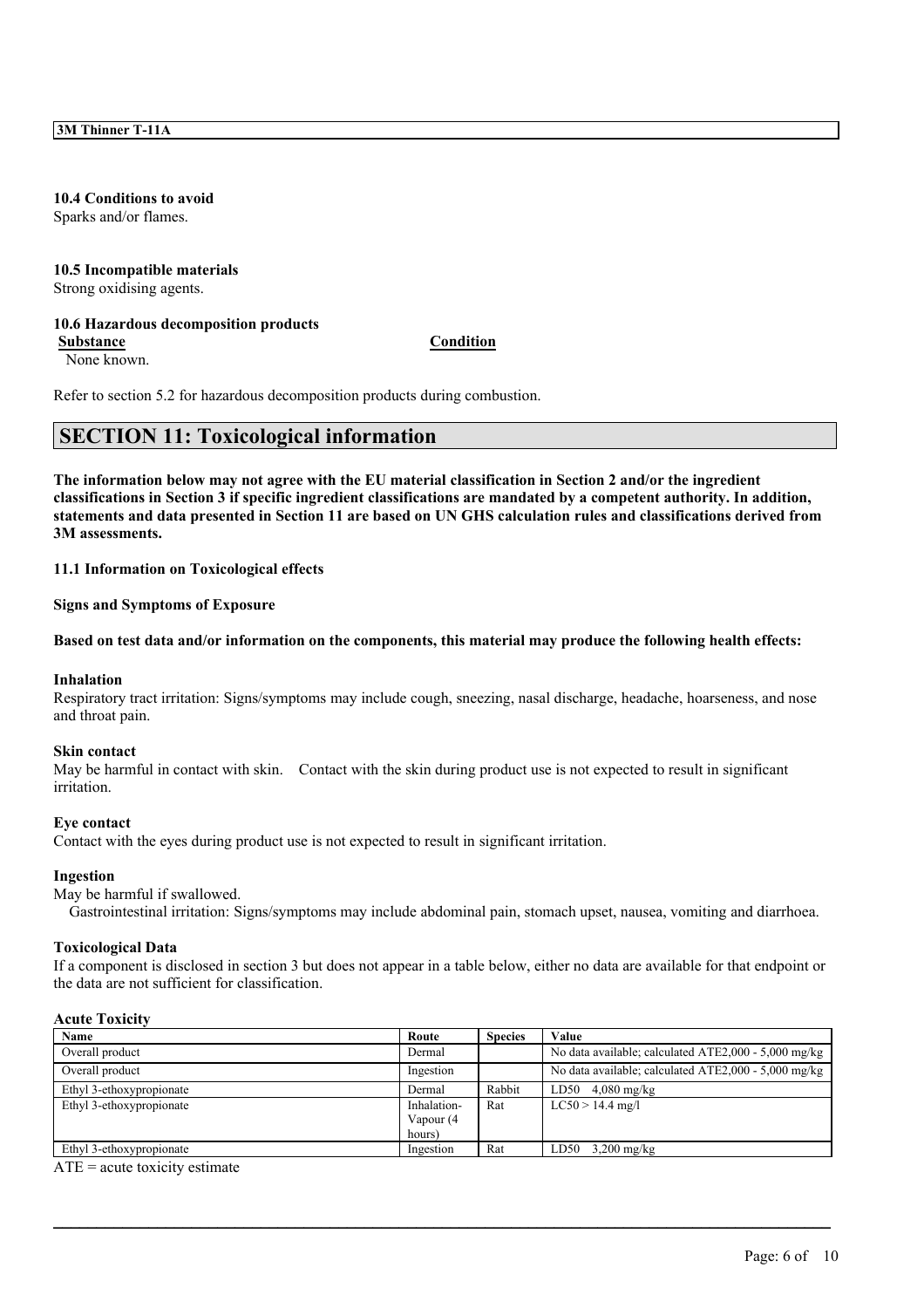# **Skin Corrosion/Irritation**

| Name                             | $\sim$<br><b>Species</b> | <b>WY 3</b><br>⁄ alue<br>$\sim$ $\sim$                          |
|----------------------------------|--------------------------|-----------------------------------------------------------------|
| Ethyl<br>3-ethoxypropionate<br>╯ | Rabbit                   | - -<br>$\mathbf{v}$<br>significant irritation<br>N <sub>0</sub> |

# **Serious Eye Damage/Irritation**

| <b>Name</b>                    | <b>Species</b> | Value         |
|--------------------------------|----------------|---------------|
| Ethyl<br>/l 3-ethoxypropionate | Rabbit         | Mild irritant |

### **Skin Sensitisation**

| <b>Name</b>              | <b>Species</b> | Value          |
|--------------------------|----------------|----------------|
| Ethyl 3-ethoxypropionate | Guinea<br>pig  | Not classified |

# **Respiratory Sensitisation**

For the component/components, either no data is currently available or the data is not sufficient for classification.

### **Germ Cell Mutagenicity**

| <b>Name</b>                   | Route                                  | Value            |
|-------------------------------|----------------------------------------|------------------|
| Ethyl<br>l 3-ethoxypropionate | <b>TAXA</b><br>Vitro<br><sub>1</sub> n | mutagenic<br>Not |

### **Carcinogenicity**

For the component/components, either no data is currently available or the data is not sufficient for classification.

# **Reproductive Toxicity**

### **Reproductive and/or Developmental Effects**

For the component/components, either no data is currently available or the data is not sufficient for classification.

### **Target Organ(s)**

# **Specific Target Organ Toxicity - single exposure**

For the component/components, either no data is currently available or the data is not sufficient for classification.

# **Specific Target Organ Toxicity - repeated exposure**

| Name                     | Route      | <b>Target Organ(s)</b>                                                         | Value          | <b>Species</b> | <b>Test result</b>          | <b>Exposure</b><br><b>Duration</b> |
|--------------------------|------------|--------------------------------------------------------------------------------|----------------|----------------|-----------------------------|------------------------------------|
| Ethyl 3-ethoxypropionate | Inhalation | hematopoietic<br>system                                                        | Not classified | Rat            | NOAEL6<br>mg/l              | 90 days                            |
| Ethyl 3-ethoxypropionate | Inhalation | nervous system<br>heart   liver  <br>immune system<br>kidney and/or<br>bladder | Not classified | Rat            | NOAEL 6<br>mg/l             | 17 days                            |
| Ethyl 3-ethoxypropionate | Ingestion  | liver                                                                          | Not classified | Rat            | NOAEL<br>1,000<br>mg/kg/day | 17 days                            |
| Ethyl 3-ethoxypropionate | Ingestion  | hematopoietic<br>system                                                        | Not classified | Rat            | NOAEL<br>1,000<br>mg/kg/day | 28 days                            |
| Ethyl 3-ethoxypropionate | Ingestion  | kidney and/or<br>bladder   respiratory<br>system                               | Not classified | Rat            | NOAEL<br>1,000<br>mg/kg/day | 17 days                            |

### **Aspiration Hazard**

For the component/components, either no data is currently available or the data is not sufficient for classification.

 $\mathcal{L}_\mathcal{L} = \mathcal{L}_\mathcal{L} = \mathcal{L}_\mathcal{L} = \mathcal{L}_\mathcal{L} = \mathcal{L}_\mathcal{L} = \mathcal{L}_\mathcal{L} = \mathcal{L}_\mathcal{L} = \mathcal{L}_\mathcal{L} = \mathcal{L}_\mathcal{L} = \mathcal{L}_\mathcal{L} = \mathcal{L}_\mathcal{L} = \mathcal{L}_\mathcal{L} = \mathcal{L}_\mathcal{L} = \mathcal{L}_\mathcal{L} = \mathcal{L}_\mathcal{L} = \mathcal{L}_\mathcal{L} = \mathcal{L}_\mathcal{L}$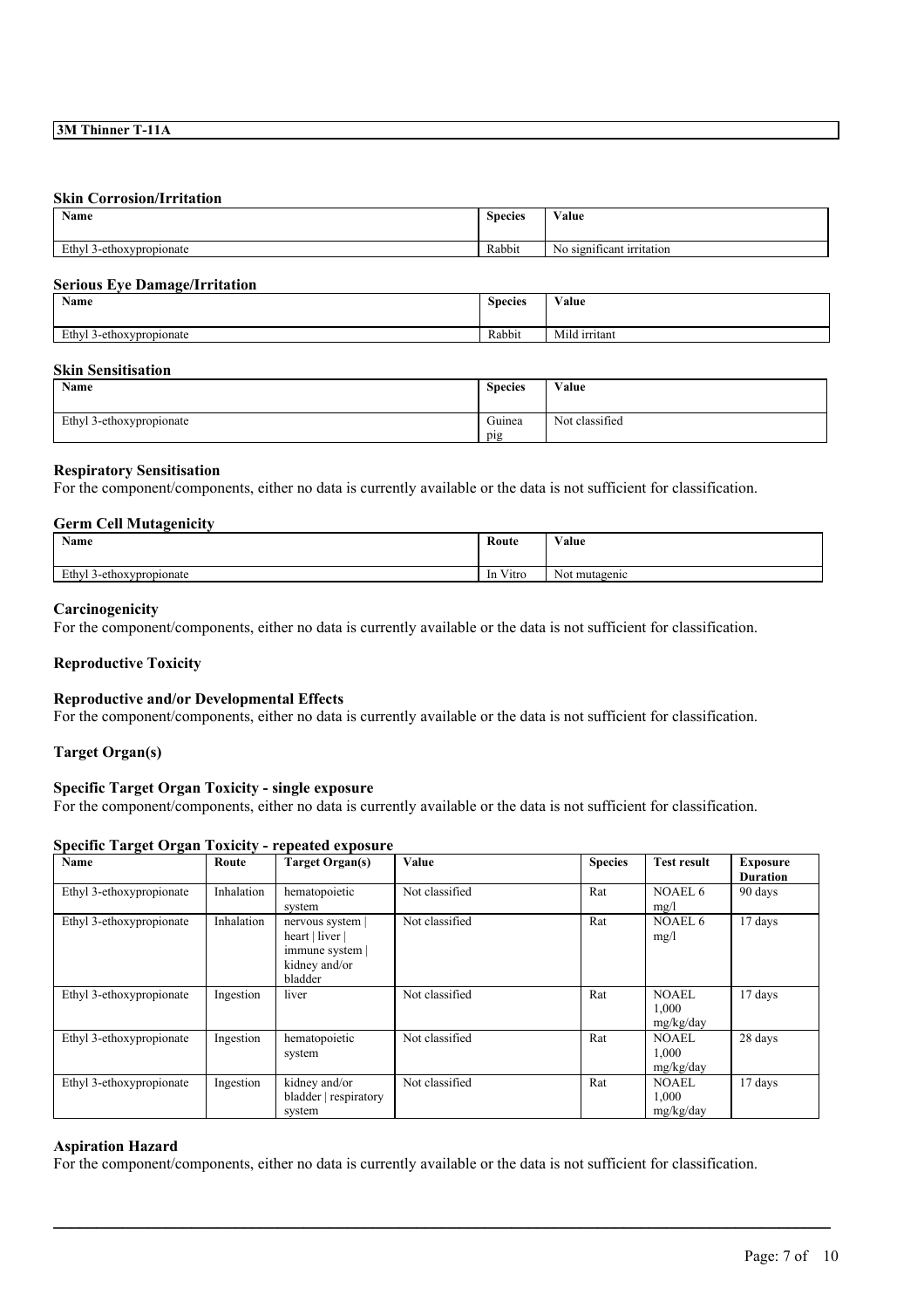Please contact the address or phone number listed on the first page of the SDS for additional toxicological information **on this material and/or its components.**

# **SECTION 12: Ecological information**

The information below may not agree with the EU material classification in Section 2 and/or the ingredient classifications in Section 3 if specific ingredient classifications are mandated by a competent authority. In addition, statements and data presented in Section 12 are based on UN GHS calculation rules and classifications derived from **3M assessments.**

# **12.1. Toxicity**

No product test data available.

| Material         | $\overline{CAS}$ # | <b>Organism</b> | Type         | <b>Exposure</b> | Test endpoint | <b>Test result</b>  |
|------------------|--------------------|-----------------|--------------|-----------------|---------------|---------------------|
| Ethyl 3-         | 763-69-9           | Fathead minnow  | Experimental | 196 hours       | LC50          | $45.3 \text{ mg}/1$ |
| ethoxypropionate |                    |                 |              |                 |               |                     |
| Ethyl 3-         | 763-69-9           | Green Algae     | Experimental | 72 hours        | EC50          | $>86$ mg/l          |
| ethoxypropionate |                    |                 |              |                 |               |                     |
| Ethyl 3-         | 763-69-9           | Water flea      | Experimental | 48 hours        | EC50          | $>92$ mg/l          |
| ethoxypropionate |                    |                 |              |                 |               |                     |
| Ethyl 3-         | 763-69-9           | Green Algae     | Experimental | 72 hours        | <b>NOEC</b>   | $86 \text{ mg}/l$   |
| ethoxypropionate |                    |                 |              |                 |               |                     |

# **12.2. Persistence and degradability**

| <b>Material</b>          | CAS Nbr  | Test type                      | Duration | <b>Study Type</b>                                                                      | Test result   Protocol |                                                                 |
|--------------------------|----------|--------------------------------|----------|----------------------------------------------------------------------------------------|------------------------|-----------------------------------------------------------------|
| Ethyl 3-ethoxypropionate | 763-69-9 | Experimental<br>Photolysis     |          | Photolytic half-life $ 1.2 \text{ days}$ (t $1/2$ ) Other methods<br>$(\text{in air})$ |                        |                                                                 |
| Ethyl 3-ethoxypropionate | 763-69-9 | Experimental<br>Biodegradation | 18 days  | $\%$ CO <sub>2</sub> produced                                                          |                        | 100 % weight   OECD 301B - Modified<br>sturm or CO <sub>2</sub> |

# **12.3 : Bioaccumulative potential**

| <b>Material</b>          | as °<br>No.     | est<br>tvpe                      | <b>Duration</b> | <b>CONTRACTOR</b><br>Study<br>I vpe | −<br>Test<br>result | <b>Protocol</b> |
|--------------------------|-----------------|----------------------------------|-----------------|-------------------------------------|---------------------|-----------------|
| Ethyl 3-ethoxypropionate | $1763 - 69 - 9$ | Experimental<br>Bioconcentration |                 | Log Kow                             | . . <i>.</i>        | Other methods   |

# **12.4. Mobility in soil**

Please contact manufacturer for more details

# **12.5. Results of the PBT and vPvB assessment**

This material does not contain any substances that are assessed to be a PBT or vPvB

### **12.6. Other adverse effects**

No information available.

# **SECTION 13: Disposal considerations**

### **13.1 Waste treatment methods**

Dispose of contents/ container in accordance with the local/regional/national/international regulations.

Incinerate in a permitted waste incineration facility. As a disposal alternative, utilize an acceptable permitted waste disposal facility. Empty drums/barrels/containers used for transporting and handling hazardous chemicals (chemical substances/mixtures/preparations classified as Hazardous as per applicable regulations) shall be considered, stored, treated & disposed of as hazardous wastes unless otherwise defined by applicable waste regulations. Consult with the respective

 $\mathcal{L}_\mathcal{L} = \mathcal{L}_\mathcal{L} = \mathcal{L}_\mathcal{L} = \mathcal{L}_\mathcal{L} = \mathcal{L}_\mathcal{L} = \mathcal{L}_\mathcal{L} = \mathcal{L}_\mathcal{L} = \mathcal{L}_\mathcal{L} = \mathcal{L}_\mathcal{L} = \mathcal{L}_\mathcal{L} = \mathcal{L}_\mathcal{L} = \mathcal{L}_\mathcal{L} = \mathcal{L}_\mathcal{L} = \mathcal{L}_\mathcal{L} = \mathcal{L}_\mathcal{L} = \mathcal{L}_\mathcal{L} = \mathcal{L}_\mathcal{L}$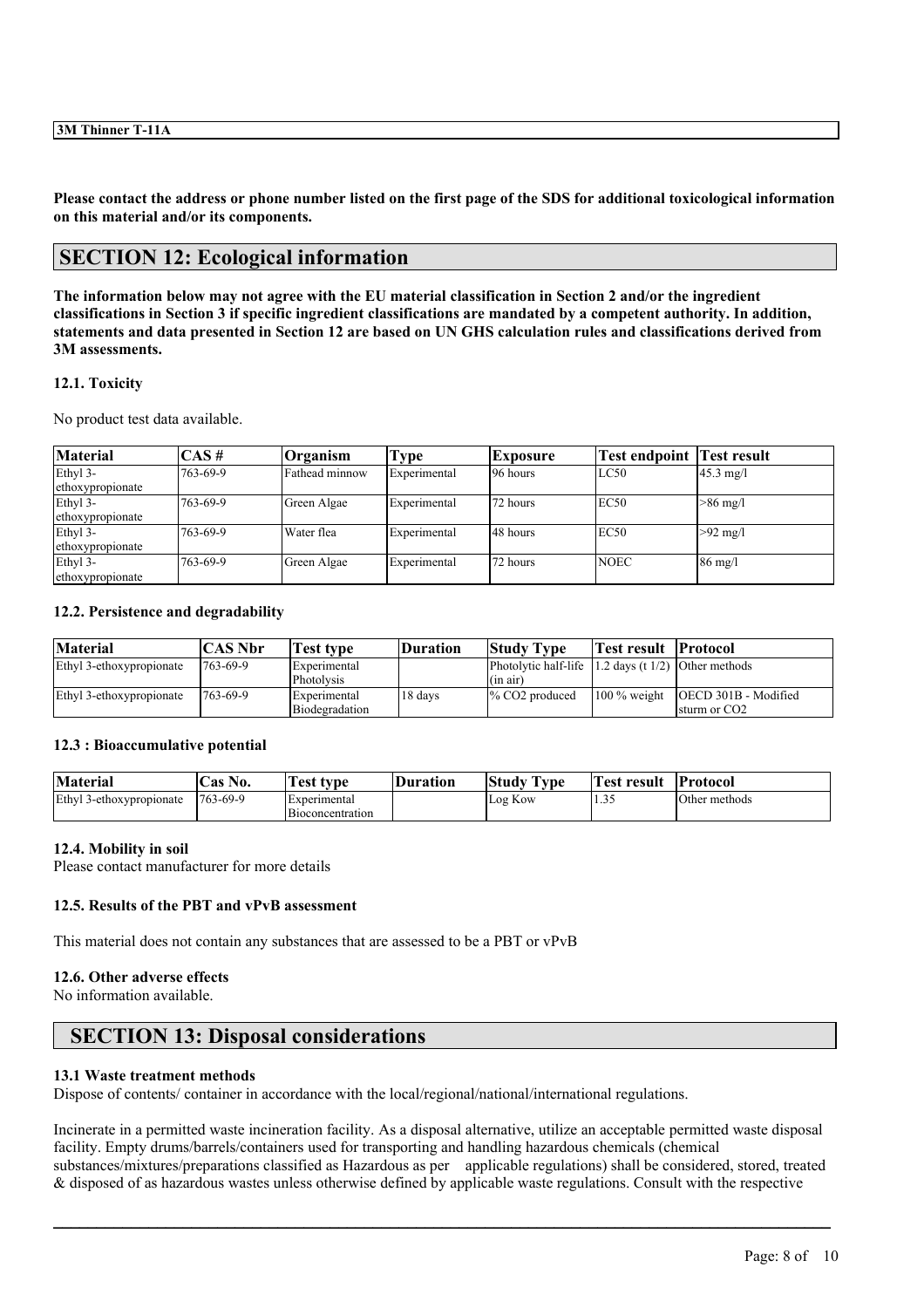# **3M Thinner T-11A**

regulating authorities to determine the available treatment and disposal facilities.

The coding of a waste stream is based on the application of the product by the consumer. Since this is out of the control of 3M, no waste code(s) for products after use will be provided. Please refer to the European Waste Code (EWC - 2000/532/EC and amendments) to assign the correct waste code to your waste stream. Ensure national and/or regional regulations are complied with and always use a licensed waste contractor.

### **EU waste code (product as sold)**

14 06 03\* Other solvents and solvent mixtures 20 01 13\* Solvents

# **SECTION 14: Transportation information**

### 75-0299-4044-4

**ADR/RID:** UN1263, PAINT RELATED MATERIAL, LIMITED QUANTITY, 3., III, (E), ADR Classification Code: F1. **IMDG-CODE:** UN1263, PAINT RELATED MATERIAL, 3, III, IMDG-Code segregation code: NONE, LIMITED QUANTITY, EMS: FE,SE.

**ICAO/IATA:** UN1263, PAINT RELATED MATERIAL, 3., III.

# **SECTION 15: Regulatory information**

# **15.1. Safety, health and environmental regulations/legislation specific for the substance or mixture**

### **Global inventory status**

Contact 3M for more information. The components of this material are in compliance with the provisions of the Korea Chemical Control Act. Certain restrictions may apply. Contact the selling division for additional information. The components of this material are in compliance with the provisions of Australia National Industrial Chemical Notification and Assessment Scheme (NICNAS). Certain restrictions may apply. Contact the selling division for additional information. The components of this material are in compliance with the provisions of Japan Chemical Substance Control Law. Certain restrictions may apply. Contact the selling division for additional information. The components of this material are in compliance with the provisions of Philippines RA 6969 requirements. Certain restrictions may apply. Contact the selling division for additional information. The components of this product are in compliance with the new substance notification requirements of CEPA. This product complies with Measures on Environmental Management of New Chemical Substances. All ingredients are listed on or exempt from on China IECSC inventory. The components of this product are in compliance with the chemical notification requirements of TSCA. All required components of this product are listed on the active portion of the TSCA Inventory.

# **15.2. Chemical Safety Assessment**

A chemical safety assessment has not been carried out for this substance/mixture in accordance with Regulation (EC) No 1907/2006, as amended.

 $\mathcal{L}_\mathcal{L} = \mathcal{L}_\mathcal{L} = \mathcal{L}_\mathcal{L} = \mathcal{L}_\mathcal{L} = \mathcal{L}_\mathcal{L} = \mathcal{L}_\mathcal{L} = \mathcal{L}_\mathcal{L} = \mathcal{L}_\mathcal{L} = \mathcal{L}_\mathcal{L} = \mathcal{L}_\mathcal{L} = \mathcal{L}_\mathcal{L} = \mathcal{L}_\mathcal{L} = \mathcal{L}_\mathcal{L} = \mathcal{L}_\mathcal{L} = \mathcal{L}_\mathcal{L} = \mathcal{L}_\mathcal{L} = \mathcal{L}_\mathcal{L}$ 

# **SECTION 16: Other information**

# **List of relevant H statements**

H226 Flammable liquid and vapour.

# **Revision information:**

Section 01: SAP Material Numbers information was added. Section 2: Graphic information information was deleted. Section 2: Indication of danger information information was deleted. Label: Signal Word information was modified. Section 2: Label ingredient information information was deleted.